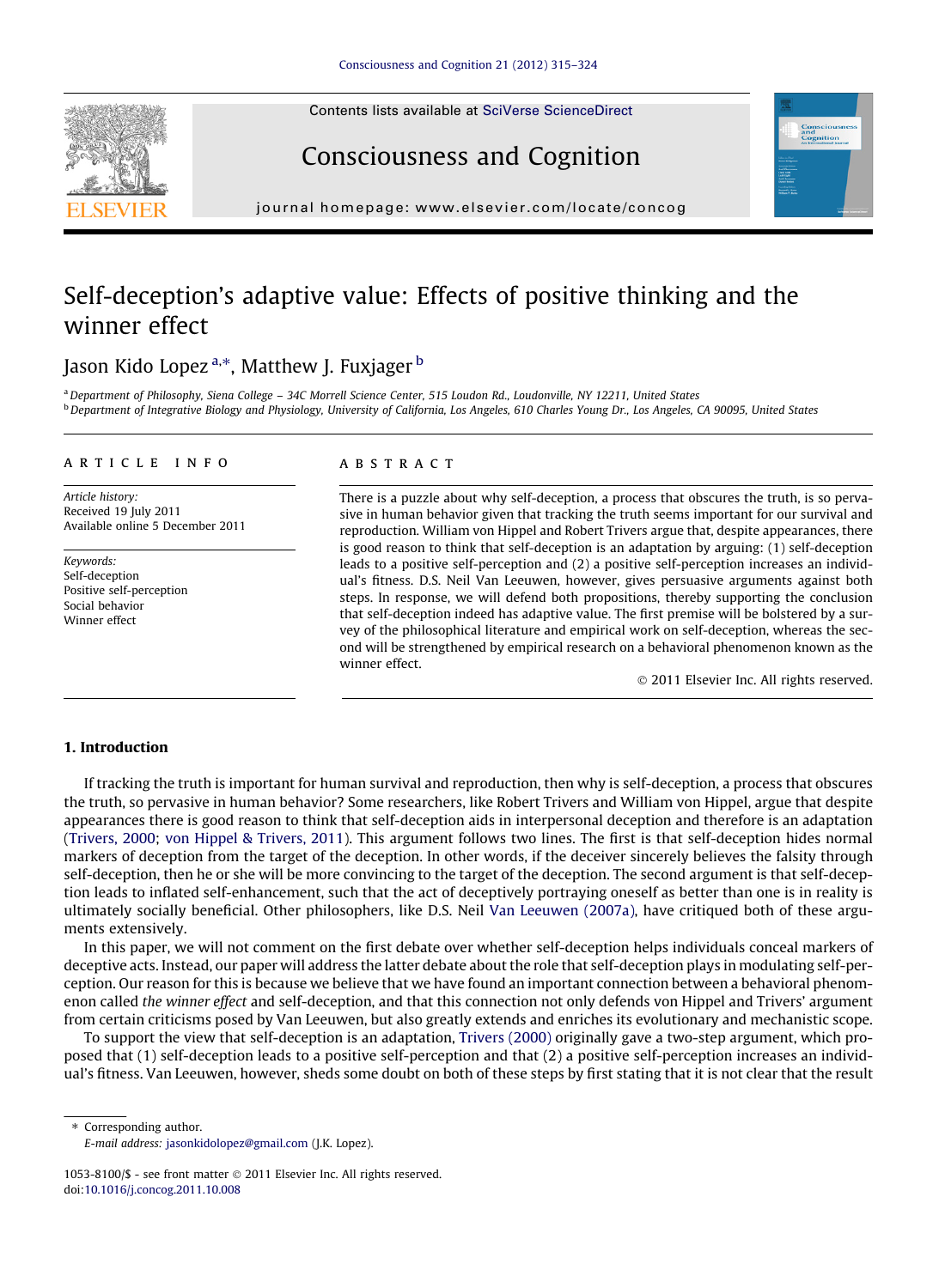of self-deception is always a positive self-perception and second that there is no convincing evidence that a positive self-perception increases fitness. In response to this back-and-forth, we will defend both propositions from Van Leeuwen's critiques and thereby give reason to think that self-deception indeed has adaptive value.

[von Hippel and Trivers \(2011\)](#page--1-0) recently published a paper that responds to some of these concerns by exploring the psychology literature and highlighting empirical associations between positive self-perception that might result from selfdeception and traits that might enhance social performance. Though we ultimately agree with von Hippel and Trivers, we think that Van Leeuwen's critiques point out where important additions need to be made in order to satisfactorily argue that self-deception has adaptive value and is not just socially beneficial. In particular, Van Leeuwen demonstrates that self-deception's connection to positive self-perception needs to be explored more closely and, perhaps more importantly, we need to find a mechanism that would explain why self-deception would be evolutionarily adaptive and is more than just socially viable. A true causal, evolutionary framework is therefore lacking in this debate, and we think that biological studies exploring the winner effect satisfy this demand.

Our first section of this paper will therefore be dedicated to making a few important comments about the nature of self-deception, whereas the following sections will focus on defending the components of von Hippel and Trivers' two-step argument in turn. The first step will be bolstered by a survey of the philosophical literature and empirical work on selfdeception, whereas the second will be strengthened by a presentation of research on the winner effect. By our final section, we will have defended the view that self-deception has adaptive value from Van Leeuwen's attacks and will be in a position to discuss the view's broader implications.

Finally, before we continue, we should note an important distinction that we will be using. Our argument is that selfdeception's connection to the winner effect shows that self-deception can increase fitness, or have adaptive value or adaptive benefits. These terms mean that self-deception increases reproductive success. We will be using these terms interchangeably and they can be juxtaposed with the claim that self-deception is an *adaptation*; i.e., a result of selection.<sup>1</sup> Though our arguments allow for the possibility that self-deception is an adaptation, this is not our conclusion. Instead, we want to argue that self-deception, however it may have come to exist, has the *ability* to increase an individual's reproductive success. By the end of this work it will become clear that, though we are supporting a version of von Hippel and Trivers' argument, ours is a position that von Hippel, Trivers, and Van Leeuwen allow for.

### 2. Situating the debate

In this section, we will clarify a few important elements pertaining to the nature of self-deception. In particular, we will produce a working definition of self-deception and elaborate more on the background of disagreement between Trivers, von Hippel, and Van Leeuwen.

Providing a concise or uncontroversial definition of self-deception is difficult because there is much debate over both how to explain self-deception and how to describe its nature. In fact, the two papers we have been focusing on put forth two different definitions of self-deception. We, however, will argue that self-deception, even on Van Leeuwen's conception, has adaptive benefits. Using Van Leeuwen's definition offers two advantages: (1) it is a much broader than von Hippel and Trivers' definition, and (2) it shows that self-deception would have benefits even if self-deception is as a skeptic thinks it is. We want to show that even the most inclusive definition of self-deception can have adaptive value. We, of course, allow that either view could be the more accurate description of self-deception; we are using Van Leeuwen's definition dialectical purposes.

We, following Van Leeuwen, will lay out the definition through two examples of self-deception: the cuckold and the quarterback. The cuckold's story includes themes that are common to examples of self-deception.

[I]magine a man whose wife is cheating but who remains convinced that she's faithful. I am inclined to label this ''selfdeception" just in case the man in question has *compelling evidence* that she is cheating. She stays out all night, comes home with messed-up hair, is secretive about where she goes at night, etc. In fact, the self-deceived husband has evidence such that, if he were to have that evidence about the behavior of another man's wife, he would conclude the woman was cheating. What makes the difference? The obvious suggestion is that he has a desire that his wife is faithful. This desire makes the causal difference in what he comes to believe (2007a, pp. 331–332).

Van Leeuwen then compares the cuckold to the quarterback.

[C]onsider a nervous quarterback. He has strong reasons to believe his coach will be furious if he delivers a bad performance. Furthermore, he knows that this belief makes him nervous and that his resulting anxiety will cause him to perform badly. With this background he convinces himself that his coach will not be angry if he delivers a bad performance (for he desires this belief), despite compelling evidence to the contrary. To do this, he attends to what scanty evidence there is that the coach is a nice guy; if he succeeds in convincing himself, he's self-deceived (2007a, p. 332).

<sup>&</sup>lt;sup>1</sup> Both animal behaviorists and evolutionary biologists employ similar use of this terminology (see [Alcock, 2001; Freeman & Herron, 2004; Ricklefs & Miller,](#page--1-0) [2000\)](#page--1-0).